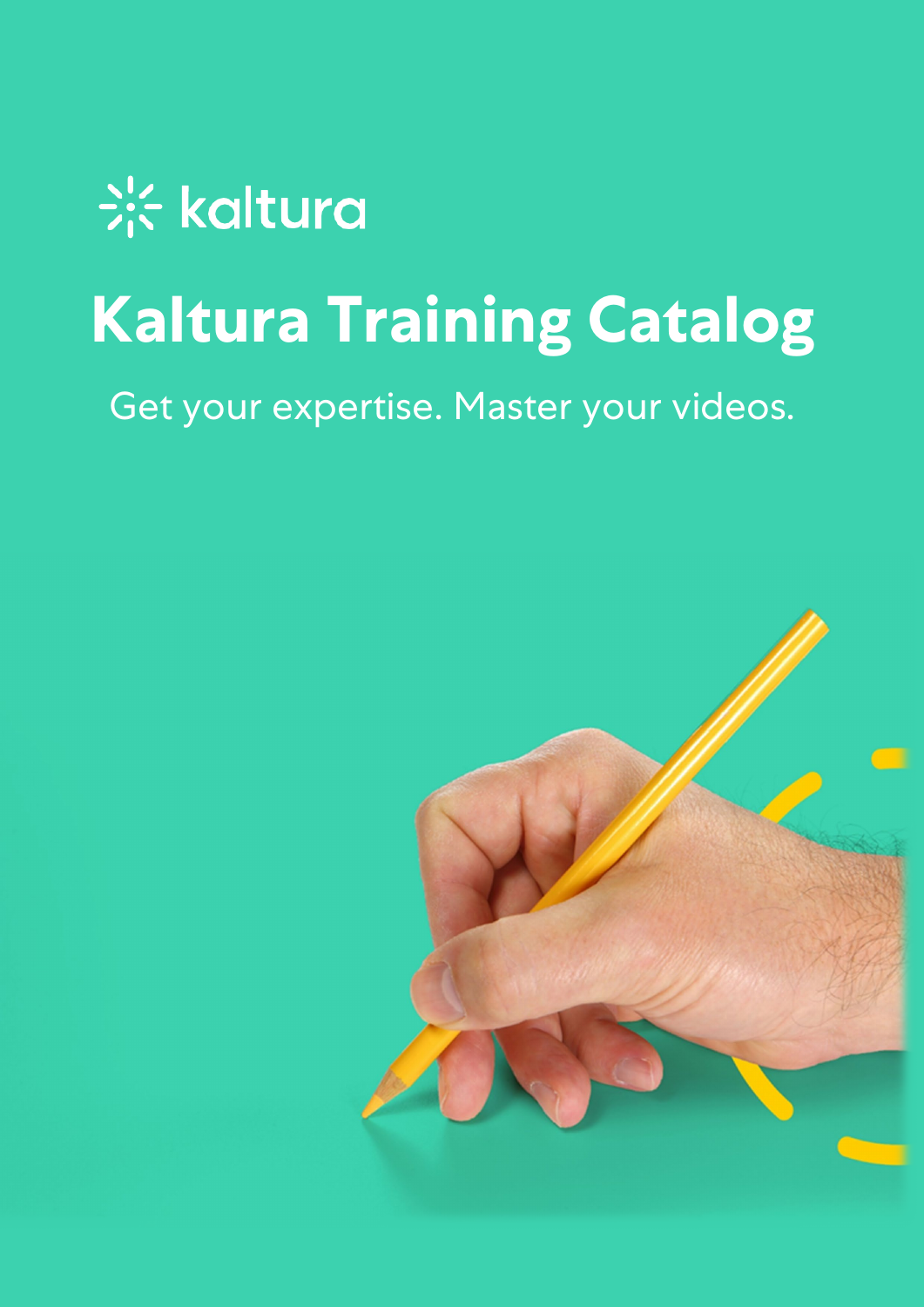

#### **Table of Contents**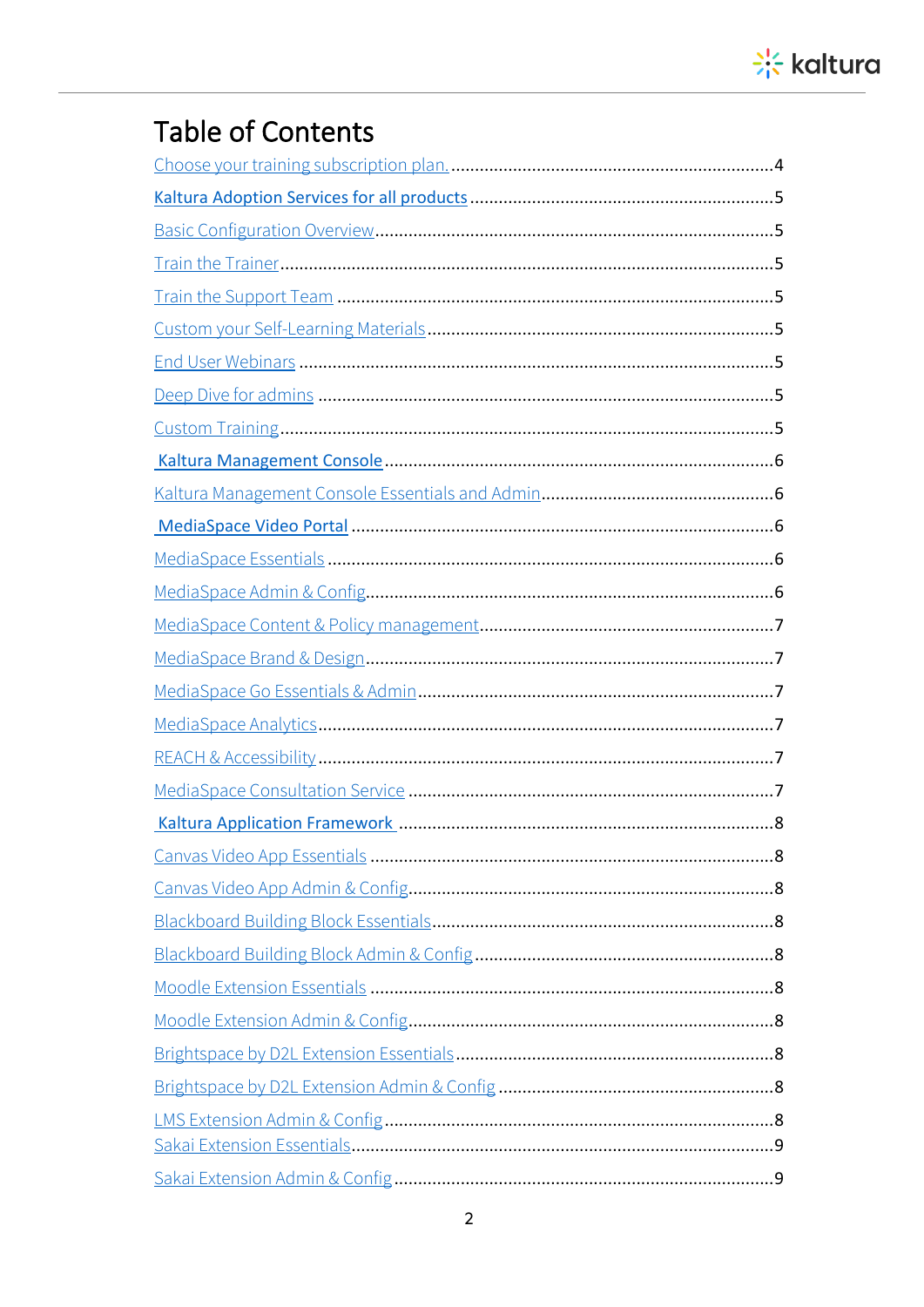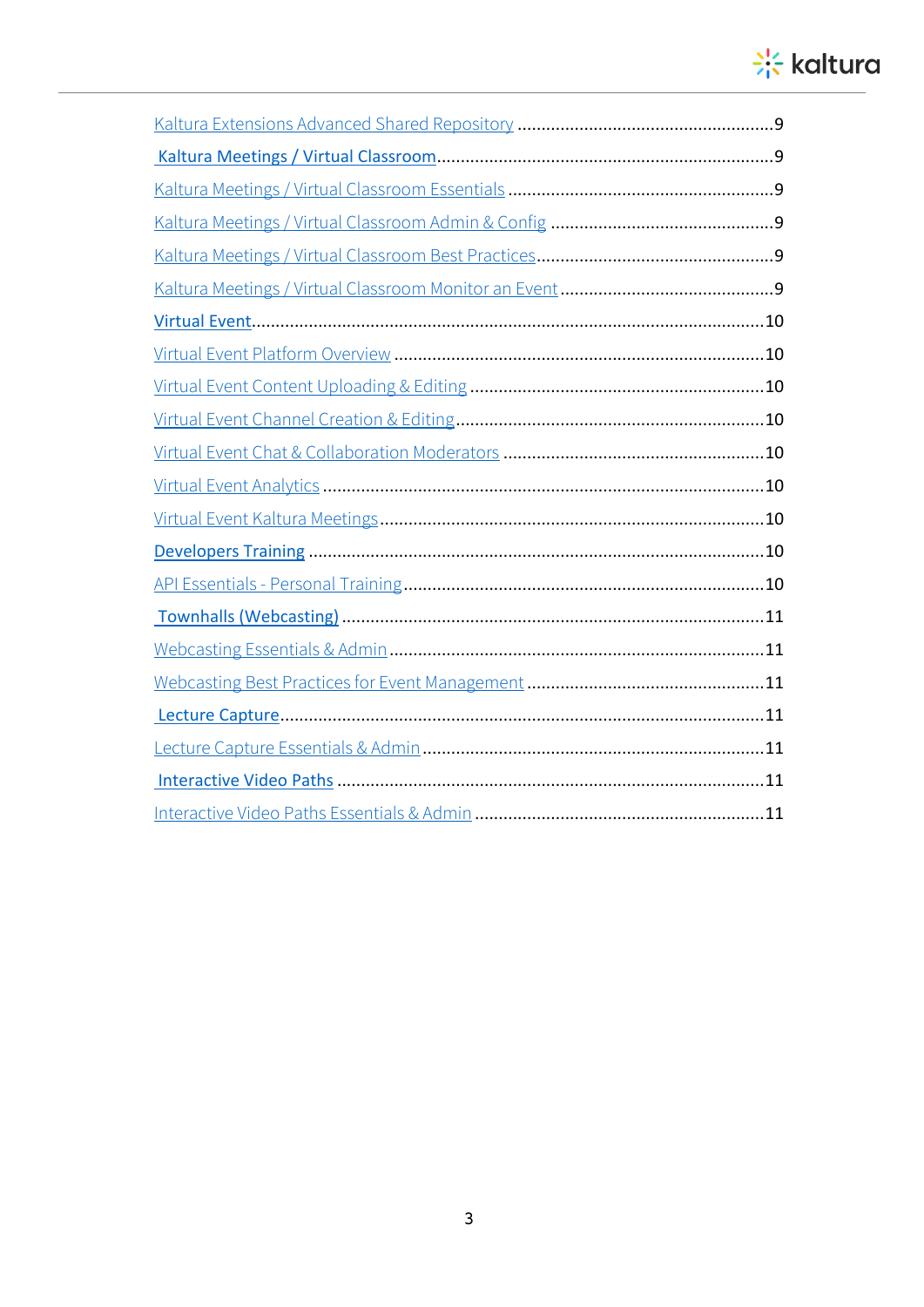

# Choose your training subscription plan.

We offer a variety of flexible training packages to fit any customer's needs. Weekly scheduled remote webinars and private training workshops. Remote or onsite, basic, or advanced, standard, or customized sessions. All you need to leverage your Kaltura deployment and products.

#### **Basic Plan**

 $\checkmark$  Unlimited access to webinars.

#### **Quarterly Plan**

- $\checkmark$  Unlimited access to webinars.
- $\checkmark$  4 private custom sessions a year including Q&A, advanced topics, adoption best practices, end-user services, and more.

#### **Bi-yearly Plan**

- $\checkmark$  Unlimited access to webinars.
- $\checkmark$  2 private custom sessions a year including Q&A, advanced topics, adoption best practices, end-user services, and more.

#### **Custom-built Plan**

- $\checkmark$  Unlimited access to webinars.
- $\checkmark$  Choose your amount of private custom sessions a year including Q&A, advanced topics, adoption best practices, end-user services, and more.
- \* Training plans include discovery meeting per session, tailored session development, personal sessions up to 2 hours, on-demand learning materials, lessons learned based on survey.
- ◆ On-site sessions will be charged separately.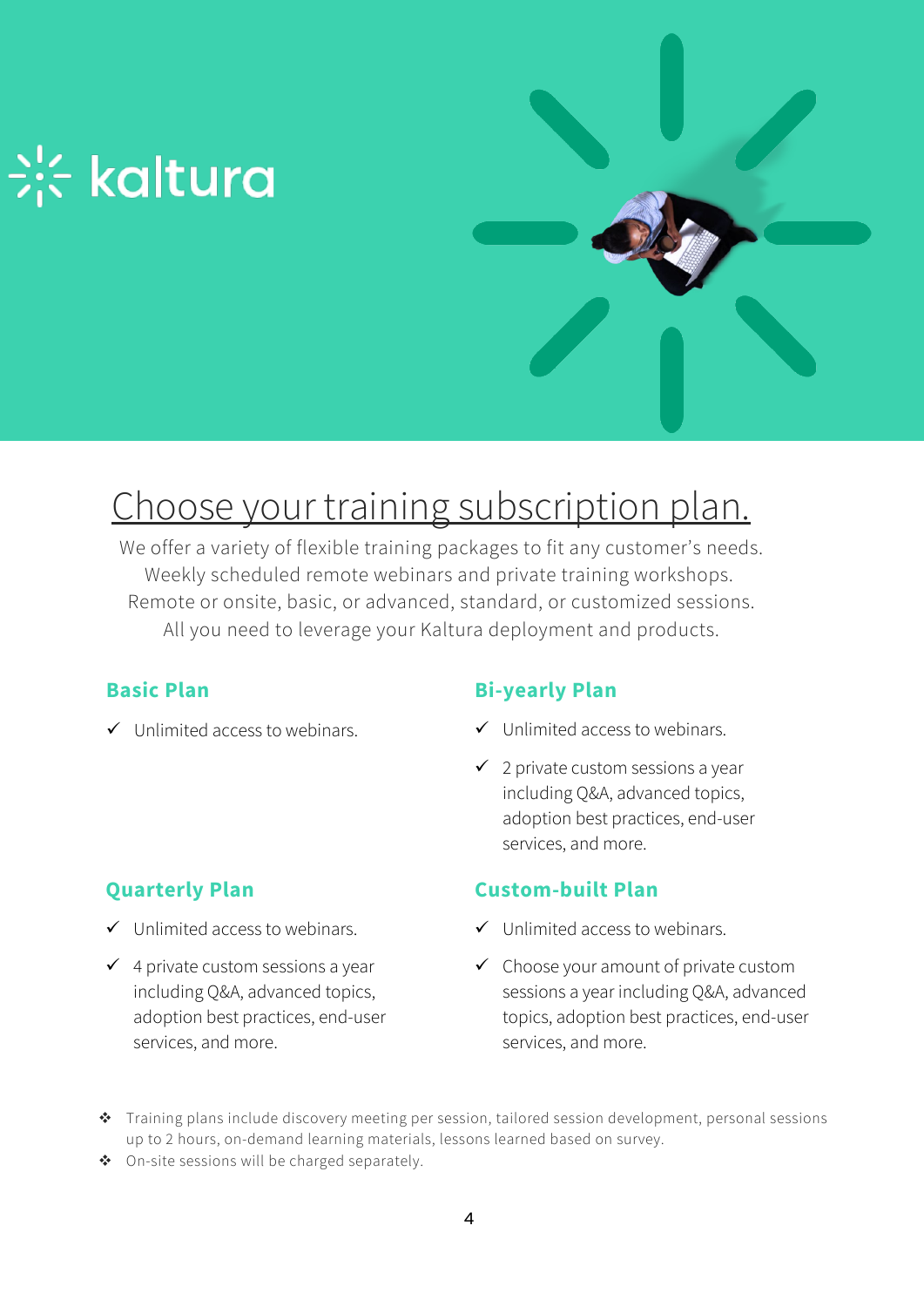

# Kaltura Training Catalog

## Kaltura Adoption Services for all products

#### Private sessions

T,

| <b>Training Name</b>                                                | *Timing                                                                                        | <b>Prerequisites Sessions</b>                                   | Audience                                                 |
|---------------------------------------------------------------------|------------------------------------------------------------------------------------------------|-----------------------------------------------------------------|----------------------------------------------------------|
| <b>Basic Configuration</b><br>Overview<br>Click here to learn more  | $\checkmark$ For customers that are<br>with Kaltura for more than<br>a year                    | $\checkmark$ KMC<br>$\checkmark$ Essentials<br>✔ Admin & Config | $\checkmark$ Administrators                              |
| Train the Trainer<br>Click here to learn more                       | $\checkmark$ Implementation<br>$\checkmark$ New staff onboarding<br>✔ Existing staff refresher | $\times$ KMC<br>$\checkmark$ Essentials<br>✔ Admin & Config     | $\checkmark$ Administrators<br>$\checkmark$ Trainers     |
| Train the Support<br>Team<br>Click here to learn more               | $\checkmark$ For customers that are<br>with Kaltura for more than<br>a year                    | $\checkmark$ KMC<br>$\checkmark$ Essentials<br>✔ Admin & Config | $\checkmark$ Administrators<br>$\checkmark$ Support team |
| Custom your Self-<br>Learning Materials<br>Click here to learn more | $\checkmark$ Implementation<br>✔ New staff onboarding<br>✔ Existing staff refresher            | N/A                                                             | $\checkmark$ Administrators<br>√ L&D team                |
| End User Webinars<br>Click here to learn more                       | $\checkmark$ For customers that are<br>with Kaltura for more than<br>a year                    | N/A                                                             | $\checkmark$ Users                                       |
| Deep Dive for admins<br>Click here to learn more                    | $\checkmark$ For customers that are<br>with Kaltura for more than<br>a year                    | $\checkmark$ KMC<br>$\checkmark$ Essentials<br>✔ Admin & Config | $\checkmark$ Administrators                              |
| <b>Custom Training</b><br>Click here to learn more                  | $\checkmark$ Implementation<br>✔ New staff onboarding<br>$\checkmark$ Existing staff refresher | $\checkmark$ KMC<br>$\checkmark$ Essentials<br>✔ Admin & Config | $\checkmark$ Administrators                              |

\*Timing – the phase in a customer life cycle.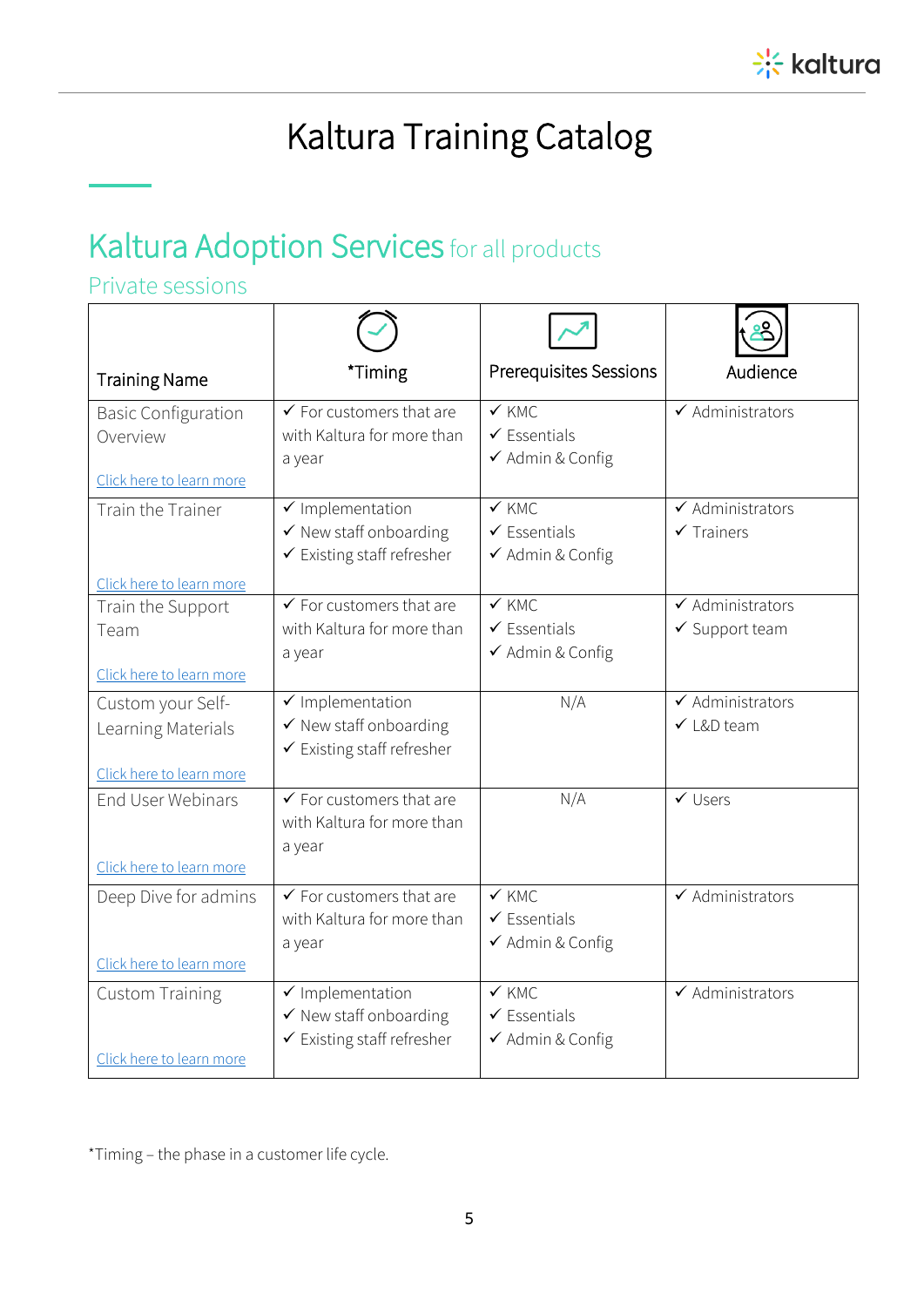

## Kaltura Management Console Webinar sessions

| <b>Training Name</b>                                                                           | *Timing                                                                                                   | <b>Prerequisites Sessions</b> | Audience                                              |
|------------------------------------------------------------------------------------------------|-----------------------------------------------------------------------------------------------------------|-------------------------------|-------------------------------------------------------|
| Kaltura Management<br>Console (KMC)<br><b>Essentials and Admin</b><br>Click here to learn more | $\checkmark$ Implementation<br>$\checkmark$ New staff onboarding<br>$\checkmark$ Existing staff refresher | N/A                           | $\checkmark$ Administrators<br>$\checkmark$ KMC users |

### MediaSpace Video Portal Webinar sessions

| <b>Training Name</b>               | *Timing                                                                                                   | <b>Prerequisites Sessions</b>                   | Audience                                          |
|------------------------------------|-----------------------------------------------------------------------------------------------------------|-------------------------------------------------|---------------------------------------------------|
| MediaSpace (KMS)<br>Essentials     | $\checkmark$ Implementation<br>$\checkmark$ New staff onboarding<br>$\checkmark$ Existing staff refresher | N/A                                             | $\checkmark$ Administrators<br>$\checkmark$ Users |
| Click here to learn more           |                                                                                                           |                                                 |                                                   |
| MediaSpace (KMS)<br>Admin & Config | $\checkmark$ Implementation<br>$\checkmark$ New staff onboarding<br>$\checkmark$ Existing staff refresher | $\checkmark$ KMC<br>$\checkmark$ KMS Essentials | $\checkmark$ Administrators                       |
| Click here to learn more           |                                                                                                           |                                                 |                                                   |

\*Timing – the phase in a customer life cycle

\*All webinars can also be conducted as private sessions.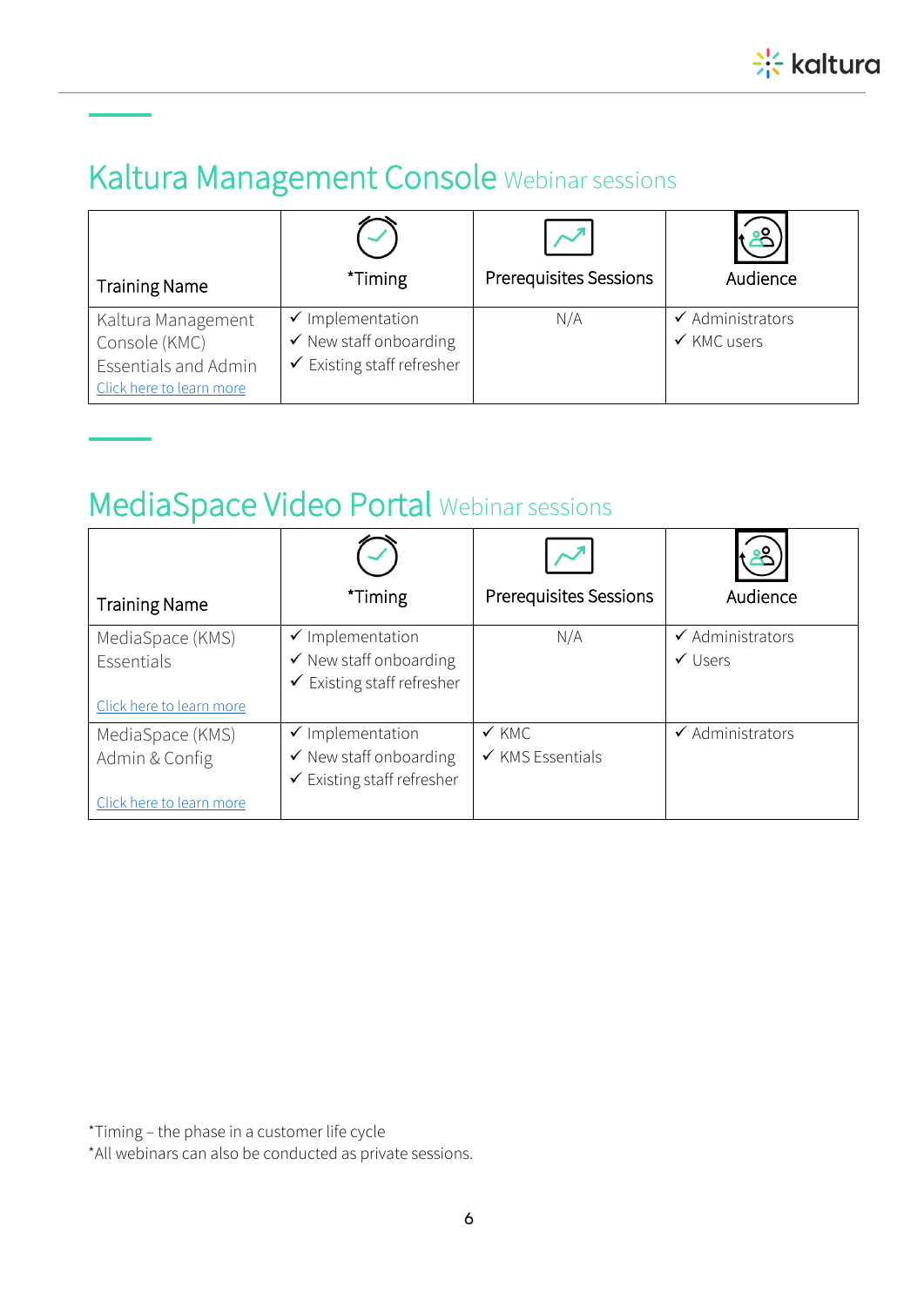

# MediaSpace Video Portal Private Training

| <b>Training Name</b>                                         | *Timing                                                                             | <b>Prerequisites Sessions</b>                                           | Audience                    |
|--------------------------------------------------------------|-------------------------------------------------------------------------------------|-------------------------------------------------------------------------|-----------------------------|
| MediaSpace Content                                           | $\checkmark$ Implementation                                                         | $\checkmark$ KMC                                                        | $\checkmark$ Administrators |
| & Policy management                                          | ✔ New staff onboarding                                                              | $\checkmark$ KMS Essentials                                             |                             |
| Click here to learn more                                     | ✔ Existing staff refresher                                                          | ✔ KMS Admin & Config                                                    |                             |
| MediaSpace Brand &                                           | $\checkmark$ Implementation                                                         | $\checkmark$ KMC                                                        | $\checkmark$ Administrators |
| Design                                                       | ✔ New staff onboarding                                                              | $\checkmark$ KMS Essentials                                             |                             |
| Click here to learn more                                     | ✔ Existing staff refresher                                                          | ✔ KMS Admin & Config                                                    |                             |
| MediaSpace Go                                                | $\checkmark$ Implementation                                                         | $\checkmark$ KMC                                                        | $\checkmark$ Administrators |
| Essentials & Admin                                           | $\checkmark$ New staff onboarding                                                   | $\checkmark$ KMS Essentials                                             |                             |
| Click here to learn more                                     | ✔ Existing staff refresher                                                          | ✔ KMS Admin & Config                                                    |                             |
| MediaSpace Analytics<br>Click here to learn more             | $\checkmark$ Implementation<br>✔ New staff onboarding<br>✔ Existing staff refresher | $\checkmark$ KMC<br>$\checkmark$ KMS Essentials<br>✔ KMS Admin & Config | $\checkmark$ Administrators |
| <b>REACH &amp; Accessibility</b><br>Click here to learn more | $\checkmark$ Implementation<br>√ New staff onboarding<br>✔ Existing staff refresher | $\checkmark$ KMC<br>$\checkmark$ KMS Essentials<br>✔ KMS Admin & Config | $\checkmark$ Administrators |
| MediaSpace                                                   | $\checkmark$ Implementation                                                         | $\checkmark$ KMC                                                        | $\checkmark$ Administrators |
| <b>Consultation Service</b>                                  | ✔ New staff onboarding                                                              | $\checkmark$ KMS Essentials                                             |                             |
| Click here to learn more                                     | ✔ Existing staff refresher                                                          | ✔ KMS Admin & Config                                                    |                             |

\*Timing – the phase in a customer life cycle.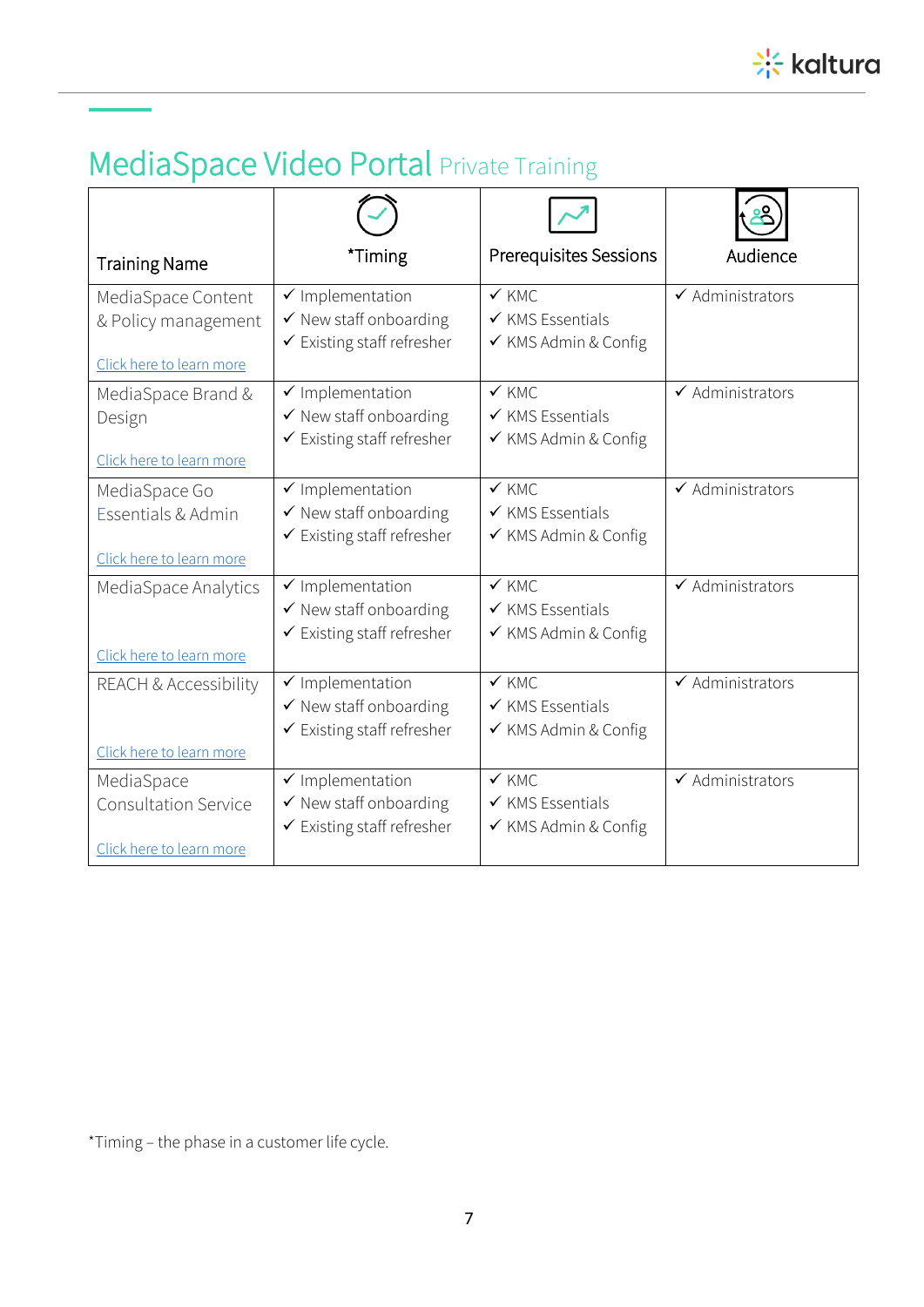

# Kaltura Application Framework Webinar sessions

| <b>Training Name</b>                                                              | *Timing                                                                                        | <b>Prerequisites Sessions</b>                   | Audience                                          |
|-----------------------------------------------------------------------------------|------------------------------------------------------------------------------------------------|-------------------------------------------------|---------------------------------------------------|
| Canvas Video App<br>Essentials<br>Click here to learn more                        | ✔ Implementation<br>✔ New staff onboarding<br>✔ Existing staff refresher                       | N/A                                             | $\checkmark$ Administrators<br>$\checkmark$ Staff |
| Canvas Video App<br>Admin & Config<br>Click here to learn more                    | ✔ Implementation<br>✔ New staff onboarding<br>✔ Existing staff refresher                       | $\checkmark$ KMC<br>$\checkmark$ KAF Essentials | $\checkmark$ Administrators                       |
| <b>Blackboard Building</b><br><b>Block Essentials</b><br>Click here to learn more | ✔ Implementation<br>✔ New staff onboarding<br>✔ Existing staff refresher                       | N/A                                             | $\checkmark$ Administrators<br>$\checkmark$ Staff |
| <b>Blackboard Building</b><br>Block Admin & Config<br>Click here to learn more    | $\checkmark$ Implementation<br>✔ New staff onboarding<br>$\checkmark$ Existing staff refresher | $\checkmark$ KMC<br>$\checkmark$ KAF Essentials | $\checkmark$ Administrators                       |
| Moodle Extension<br>Essentials<br>Click here to learn more                        | $\checkmark$ Implementation<br>✔ New staff onboarding<br>✔ Existing staff refresher            | N/A                                             | $\checkmark$ Administrators<br>$\checkmark$ Staff |
| Moodle Extension<br>Admin & Config<br>Click here to learn more                    | ✔ Implementation<br>✔ New staff onboarding<br>$\checkmark$ Existing staff refresher            | $\checkmark$ KMC<br>$\checkmark$ KAF Essentials | $\checkmark$ Administrators                       |
| Brightspace by D2L<br><b>Extension Essentials</b><br>Click here to learn more     | $\checkmark$ Implementation<br>✔ New staff onboarding<br>✔ Existing staff refresher            | N/A                                             | $\checkmark$ Administrators<br>$\checkmark$ Staff |
| Brightspace by D2L<br>Extension Admin &<br>Config<br>Click here to learn more     | $\checkmark$ Implementation<br>√ New staff onboarding<br>✔ Existing staff refresher            | $\checkmark$ KMC<br>$\checkmark$ KAF Essentials | $\checkmark$ Administrators                       |
| <b>LMS Extension Admin</b><br>& Config<br>Click here to learn more                | $\checkmark$ Implementation<br>√ New staff onboarding<br>✔ Existing staff refresher            | $\checkmark$ KMC<br>$\checkmark$ KAF Essentials | $\checkmark$ Administrators                       |

\*Timing - the phase in a customer life cycle.

\*All webinars can also be conducted as private sessions.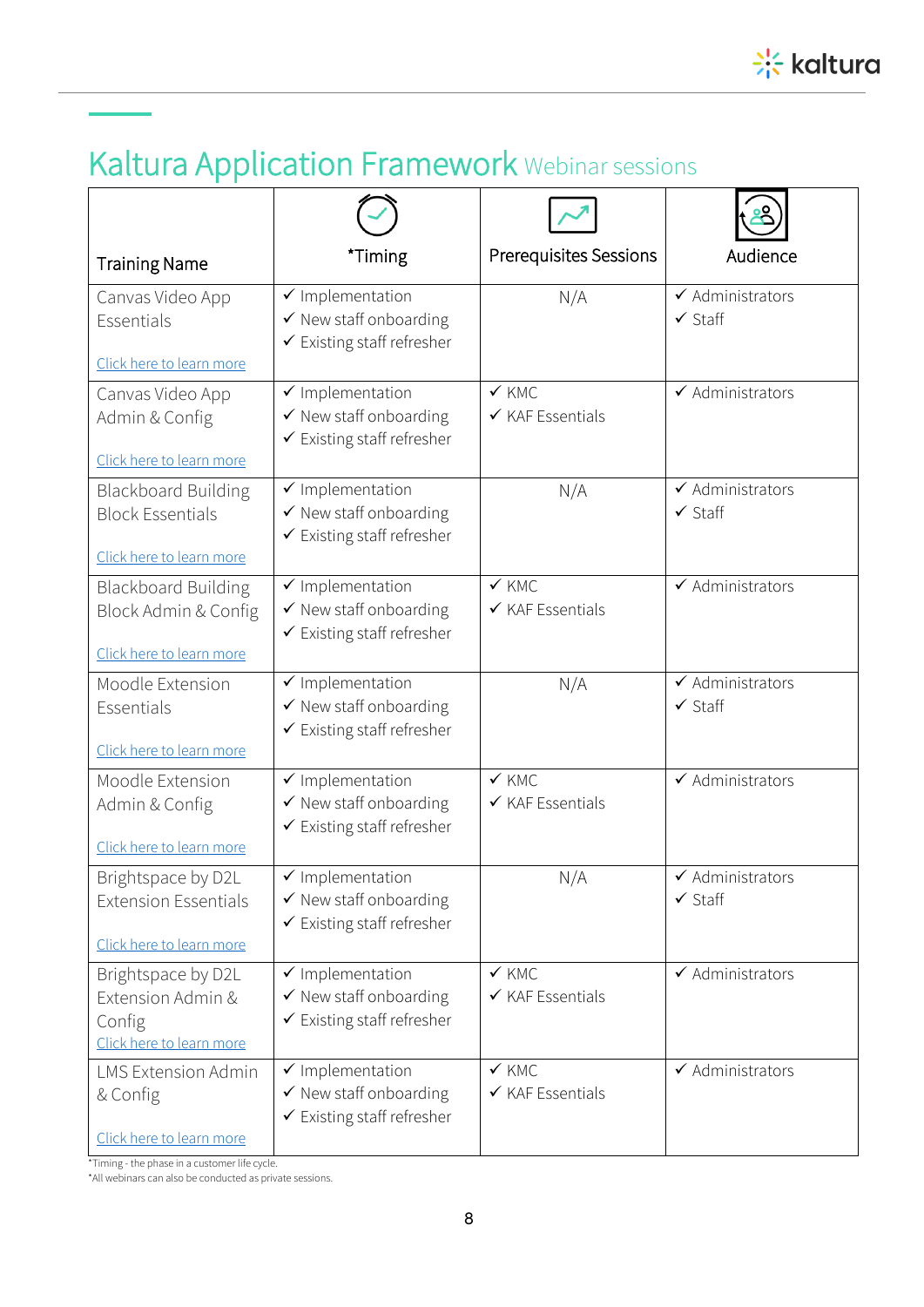

## Kaltura Application Framework Private Training

| <b>Training Name</b>              | *Timing                                                                                                   | <b>Prerequisites Sessions</b>                                           | Audience                                          |
|-----------------------------------|-----------------------------------------------------------------------------------------------------------|-------------------------------------------------------------------------|---------------------------------------------------|
| Sakai Extension<br>Essentials     | $\checkmark$ Implementation<br>$\checkmark$ New staff onboarding<br>$\checkmark$ Existing staff refresher | N/A                                                                     | $\checkmark$ Administrators<br>$\checkmark$ Staff |
| Click here to learn more          |                                                                                                           |                                                                         |                                                   |
| Sakai Extension<br>Admin & Config | $\checkmark$ Implementation<br>$\checkmark$ New staff onboarding<br>$\checkmark$ Existing staff refresher | $\checkmark$ KMC<br>$\checkmark$ KAF Essentials                         | $\checkmark$ Administrators                       |
| Click here to learn more          |                                                                                                           |                                                                         |                                                   |
| Advanced Shared<br>Repository     | $\checkmark$ Implementation<br>$\checkmark$ New staff onboarding<br>$\checkmark$ Existing staff refresher | $\checkmark$ KMC<br>$\checkmark$ KAF Essentials<br>✔ KAF Admin & Config | $\checkmark$ Administrators                       |
| Click here to learn more          |                                                                                                           |                                                                         |                                                   |

# Kaltura Meetings / Virtual Classroom Private Training

| <b>Training Name</b>                                                                         | *Timing                                                                                                   | <b>Prerequisites Sessions</b> | Audience                                          |
|----------------------------------------------------------------------------------------------|-----------------------------------------------------------------------------------------------------------|-------------------------------|---------------------------------------------------|
| Kaltura Meetings /<br>Virtual Classroom<br>Essentials<br>Click here to learn more            | $\checkmark$ Implementation<br>$\checkmark$ New staff onboarding<br>$\checkmark$ Existing staff refresher | N/A                           | $\checkmark$ Administrators<br>$\checkmark$ Users |
| Kaltura Meetings /<br>Virtual Classroom<br>Admin & Config<br>Click here to learn more        | $\checkmark$ Implementation<br>$\checkmark$ New staff onboarding<br>$\checkmark$ Existing staff refresher | N/A                           | $\checkmark$ Administrators                       |
| Kaltura Meetings /<br>Virtual Classroom<br><b>Best Practices</b><br>Click here to learn more | $\checkmark$ Implementation<br>$\checkmark$ New staff onboarding<br>$\checkmark$ Existing staff refresher | N/A                           | $\checkmark$ Administrators<br>$\checkmark$ Users |
| Kaltura Meetings /<br>Virtual Classroom<br>Monitor an Event<br>Click here to learn more      | $\checkmark$ Implementation<br>$\checkmark$ New staff onboarding<br>$\checkmark$ Existing staff refresher | N/A                           | $\checkmark$ Administrators<br>$\checkmark$ Users |

\*Timing - the phase in a customer life cycle.

j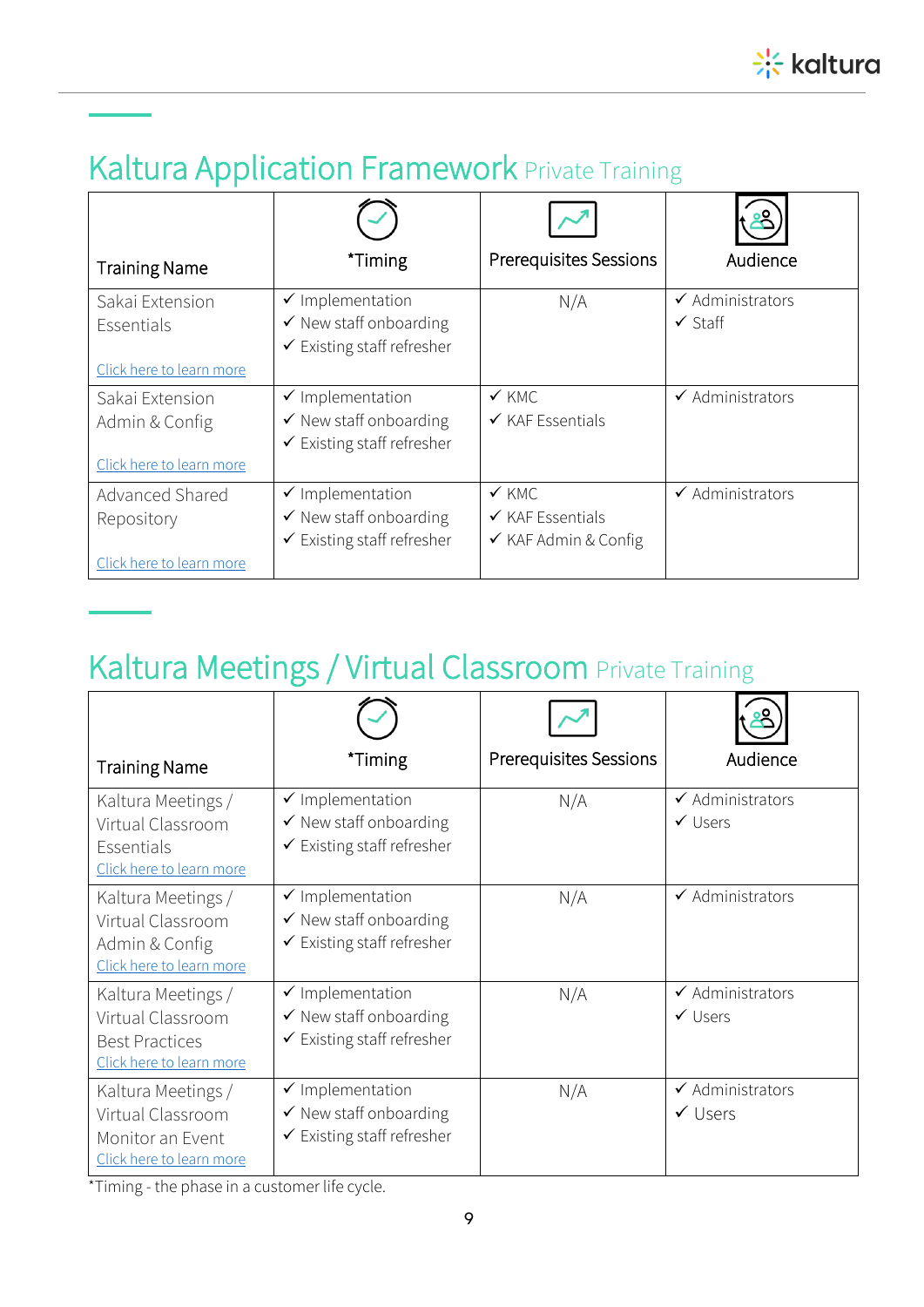

# Virtual Event Private Training

Ī

| <b>Training Name</b>                                                            | *Timing                                                                                                   | <b>Prerequisites Sessions</b> | Audience                                                                                                          |
|---------------------------------------------------------------------------------|-----------------------------------------------------------------------------------------------------------|-------------------------------|-------------------------------------------------------------------------------------------------------------------|
| Virtual Event Platform<br>Overview<br>Click here to learn more                  | $\checkmark$ Implementation<br>$\checkmark$ New staff onboarding<br>$\checkmark$ Existing staff refresher | N/A                           | $\checkmark$ Administrators<br>$\checkmark$ Sponsors<br>$\checkmark$ Content creators<br>$\checkmark$ Event hosts |
| Virtual Event Content<br>Uploading & Editing<br>Click here to learn more        | $\checkmark$ Implementation<br>$\checkmark$ New staff onboarding<br>$\checkmark$ Existing staff refresher | N/A                           | $\checkmark$ Administrators<br>$\checkmark$ Content creators                                                      |
| Virtual Event Channel<br>Creation & Editing<br>Click here to learn more         | $\checkmark$ Implementation<br>✔ New staff onboarding<br>$\checkmark$ Existing staff refresher            | N/A                           | $\checkmark$ Administrators<br>$\checkmark$ Content creators                                                      |
| Virtual Event Chat &<br>Collaboration<br>Moderators<br>Click here to learn more | $\checkmark$ Implementation<br>$\checkmark$ New staff onboarding<br>✔ Existing staff refresher            | N/A                           | $\checkmark$ Administrators<br>$\checkmark$ Moderators                                                            |
| Virtual Event Analytics<br>Click here to learn more                             | $\checkmark$ Implementation<br>$\checkmark$ New staff onboarding<br>$\checkmark$ Existing staff refresher | N/A                           | $\overline{\checkmark}$ Administrators                                                                            |
| Virtual Event Kaltura<br>Meetings<br>Click here to learn more                   | $\checkmark$ Implementation<br>✔ New staff onboarding<br>$\checkmark$ Existing staff refresher            | N/A                           | $\checkmark$ Administrators<br>$\checkmark$ Meeting hosts                                                         |

# Developers Private Training

| <b>Training Name</b>                              | *Timing                                                                                      | <b>Prerequisites Sessions</b> | Audience                                                     |
|---------------------------------------------------|----------------------------------------------------------------------------------------------|-------------------------------|--------------------------------------------------------------|
| <b>API Essentials</b><br>Click here to learn more | Implementation<br>$\checkmark$ New staff onboarding<br>$\checkmark$ Existing staff refresher | N/A                           | Administrators<br>$\checkmark$<br>Developers<br>$\checkmark$ |

\*Timing - the phase in a customer life cycle.